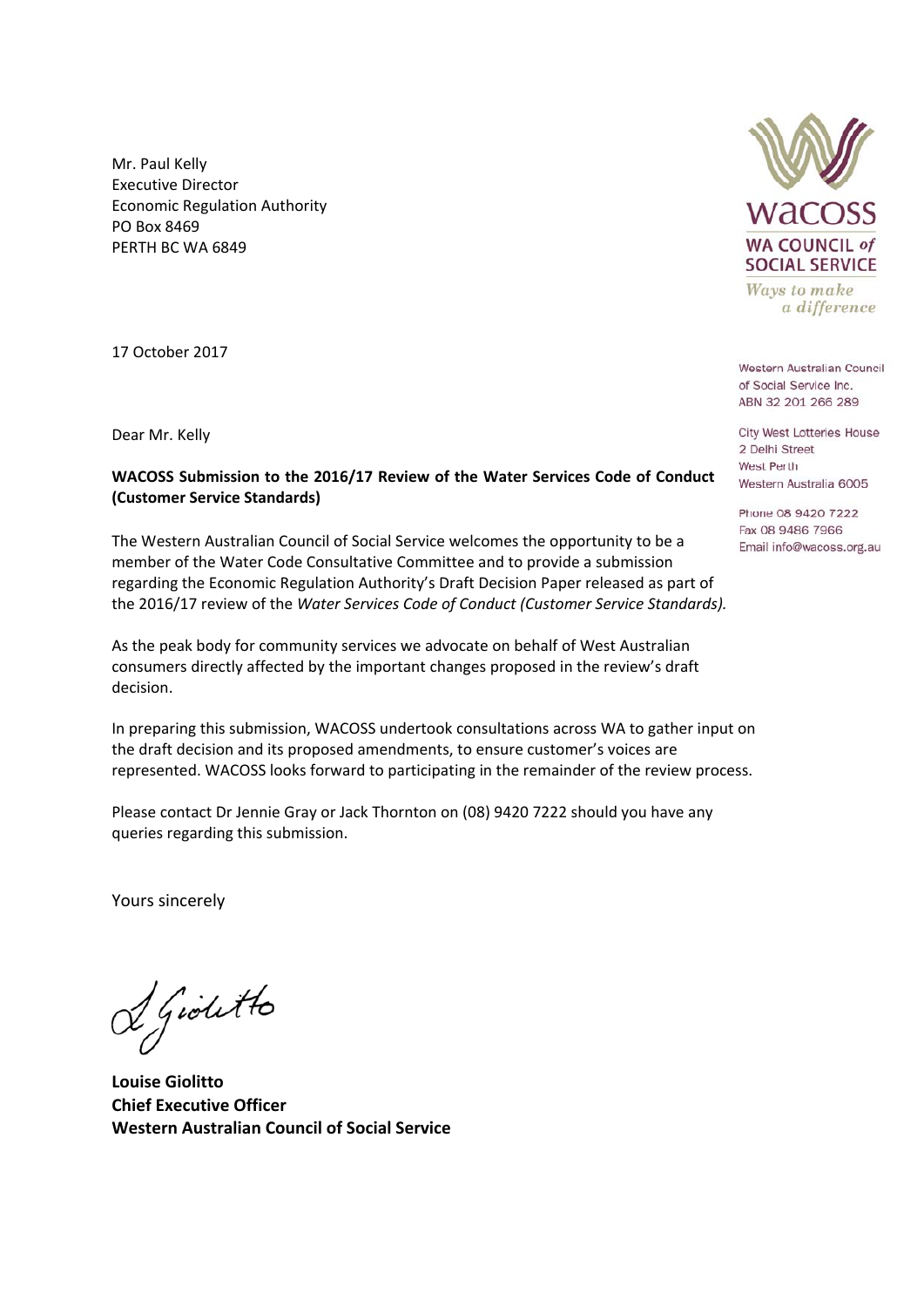

# **WACOSS Submission Water Services Code of Conduct (Customer Service Standards)**

The Water Services Code of Conduct (the Code) establishes a customer protection framework that outlines the minimum level of service standards that licensees must provide to customers. Since November 2013 the Code has been operating satisfactorily. It is important, however, that there are regular opportunities to improve and adjust it to varying or emerging customer needs.

At present, the cost of utilities is rising and customers are increasingly experiencing financial hardship. WACOSS commends the considered revisions to the Code, ensuring that customers are better protected and provided with a safety net when challenged with hardship. These improved safeguards for customers will help in guaranteeing the citizens of our State a good standard of essential basic services at an affordable cost with financial flexibility available when necessary.

Within this review, WACOSS particularly welcomes and supports:

## **Payment Plans & Water Charge Rebates**

Many customers receiving some form of concession are already facing financial hardship. When they accrue outstanding bills, a short-term bill extension is not sufficient to resolve that hardship for the longer term. Customers who are experiencing payment difficulties can lose their water rebate support, requiring them to repay considerably more despite not being able to afford it, making them doubly disadvantaged.

WACOSS strongly supports the amendments to clauses  $25(1)(2)(3)$  and  $27(1)(2)(3)$  ensuring that the licensee must inform the customer of their rights and responsibilities when in hardship, such as the right to enter a payment plan. If a customer requires a payment plan or other arrangement, the licensee must meaningfully consider the customer's individual circumstances. This means the licensee must take into account the customer's capacity to make a payment and their water usage behaviour when setting out the plan to ensure customers are provided with a fair opportunity to pay their arrears and end their hardship.

Under section 33(6) of the *Rates and Charges (Rebates and Deferments) Act 1992*, the Water Corporation's offering of a payment plan or extension for assistance is defined as an 'arrangement for the payment of arrears'. Therefore relevant customers who enter either form of assistance are still entitled to their fixed or usage water charge rebate. WACOSS considers it critical in ensuring water remains affordable and equitable for everyone that during financial hardship the customer must not be penalised while complying with their agreed plan, and remain entitled to a rebate for both fixed and water usage charges.

### **Interest & Penalty Fees**

Customers who experience hardship should not be penalised further for essential services, especially when their debt or charge issue with the licensee remains unresolved. Collecting debts and charging interest or late payment fees for overdue bills simply exacerbates the customer's hardship experience and creates more difficulty in repaying the initial debt. WACOSS recommends implementing clause 28A so that the licensees must offer customer assistance to minimise hardship and ensure debts will be settled.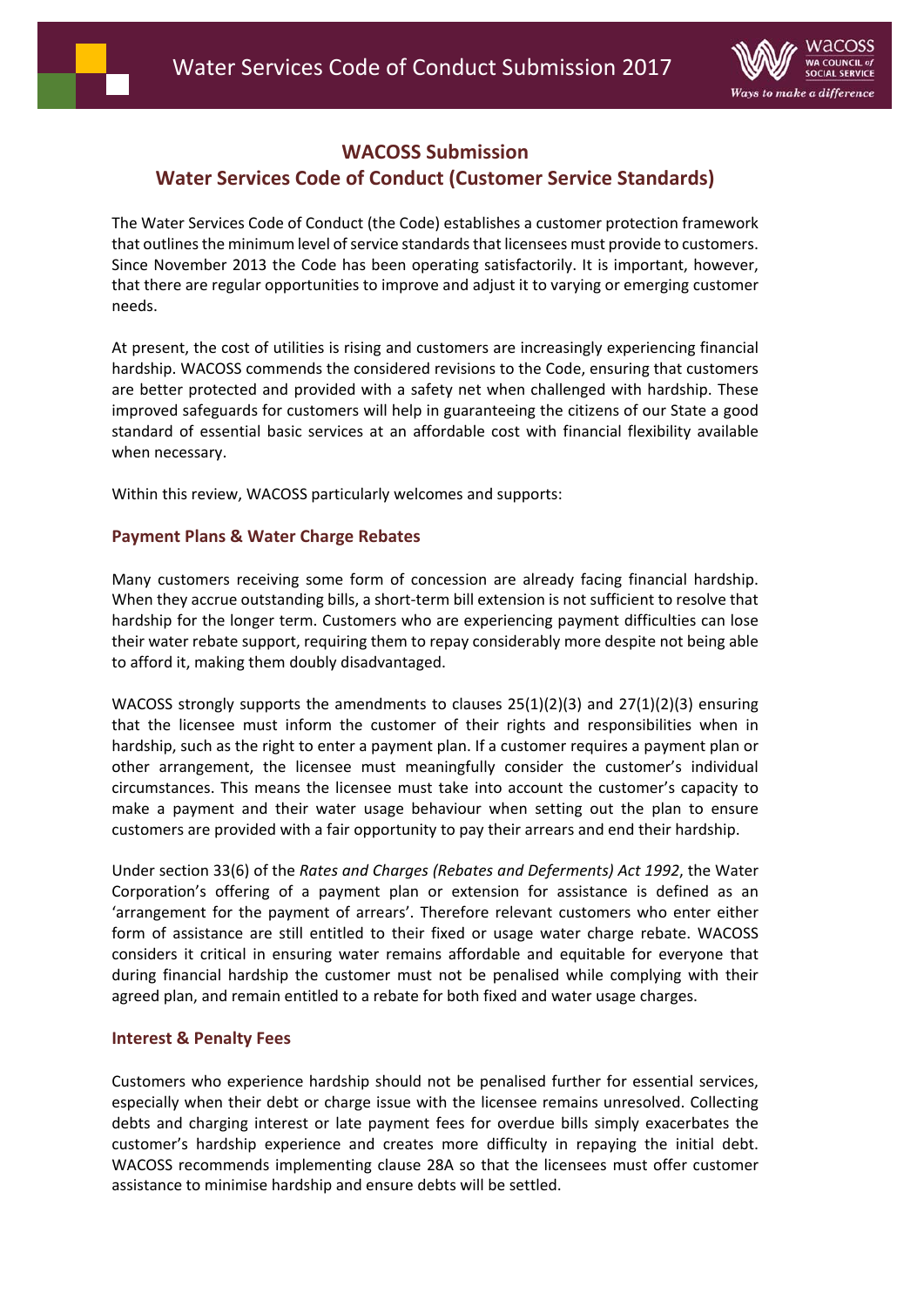# **Landlord‐Tenant Relationship with Licensee**

Through customer consultation and research, WACOSS found issues where customers who are tenants or occupiers of a rental property did not having a direct contact to the water service retailer and were instead required to go through their landlord.

Currently, the definition of a customer in the *Water Services Act 2012* (the Act) is different to the equivalent definition in the Code, as it excludes tenants and occupiers. The Code stipulates that tenants and occupiers do not have a direct contractual relationship with a licensee and are therefore not covered by the definition of a customer under the Act.

As the Code is made under section 27 of the Act 'to deal with the conduct of licensees with respect to customers and potential customers', it can only deal with "customers" as they are defined in the Act. The definition within the Act refers to persons to whom water services are provided, or who are entitled to the provision of water services, but does not specifically refer to occupiers or tenants.

With the Code not applicable to tenants, those who rent will be not be entitled to concessions and other provisions if they are in financial hardship. In relation to landlords, the State tenancy agreement (*Residential Tenancies Regulations 1989* – Schedule 4 – Forms – 1AA ) allows a landlord and tenant to agree that the tenant will pay some or all of the water consumption charges, however the Act (Section 126*)* specifies the landlord ultimately remains liable for any water consumption charges and debt.

In electricity and gas markets, tenants do have a direct relationship with their service provider. As a result, they are entitled to all the protections available under the electricity and gas customer service codes. There is no reason why tenants in the water market should not have the equivalent rights. WACOSS believes that the Code must apply to all tenants and supports the ERA's amendment to clause 4(1) in removing the Code's broader definition of a customer to make progress on this matter.

The Act includes a provision that it be reviewed as soon as practicable after every fifth anniversary of its commencement. As the Act came into effect on 18 November 2013, the first review for the Department of Water is due after November 2018. WACOSS strongly encourages all stakeholders to make a submission to this review recommending a legislative change to the definition of a customer within the Act to include tenants.

# **Minimum Service Standards**

An integral part of customer protection is ensuring the minimum service standards of the Code are applicable to all residential customers in Western Australia. WACOSS understands there needs to be flexibility for non‐standard service provisions between business customers and licensees to ensure practicality and efficiency in the commercial contract and overall market.

WACOSS supports the recommendation to amend clause 5(1), which will only allow nonresidential customers to contract out of the Code and guarantees that the provision of services to residential customers is directed by the Code's customer safeguard mechanism at all times.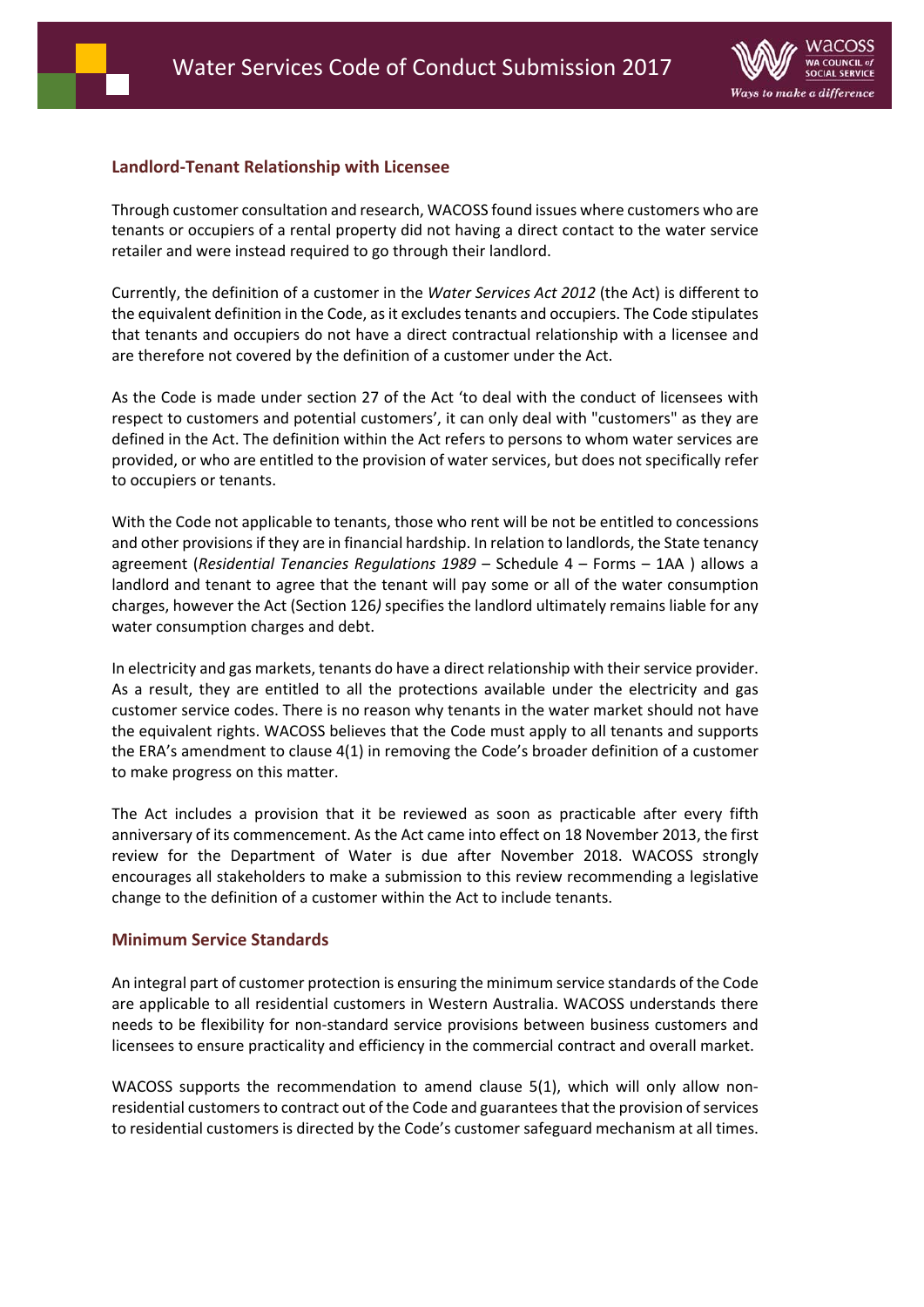

# **Restriction Reminders**

WACOSS agrees with the introduction of clause 31A to require licensees to provide customers with appropriate (minimum 7 days) notice and information of their rights and responsibilities before reductions and restrictions to supply occur, as this will safeguard against the negative impact on public health.

## **Information on Customer Bills**

A significant issue for residential customers are the details included on issued water bills. WACOSS strongly supports the multiple amendments made to clause 12 of the Code, enabling customers to appropriately understand their bill, available options and water usage behaviour.

### **Debts & Recovery**

WACOSS endorses the amendments to clauses  $28(1)$  and  $29(1)(d)(e)$  to protect the confidentiality of a tenant who enters a payment plan with the licensee and ensures that the landlord not be made aware of their personal financial circumstances; and that licensees no longer be able to collect an outstanding debt while a complaint from the customer about the debt or charges remains unresolved.

## **Service Standard Payments**

The proposed introduction of service standard payments has received mixed responses from stakeholders. WACOSS believes the policy experiences from Victoria and the ACT should be reflected in our State, where customers can be fairly compensated for the licensee breaching the service standards.

In a long period of increasing utility costs, WACOSS argues that it is equitable if customers are paying increasingly more for a service then if that service fails to meet the standards, the offset for customers should be compensation. An introduction of these payments would ultimately not cause regulatory burden and would incentivise licensees to consistently achieve satisfactory levels of performance, whilst resolving customer complaints and reducing referrals to the Ombudsman.

### **Customer Protection Register**

For customers who have special requirements (for example, use of a dialysis machine, lifesupport equipment etc.), water is an even more important service that must not incur a loss of supply due because of the consequent and grave risk to health. Listing these customers on a register ensures the licensee guarantees to appropriately notify them of any service interruptions and cannot restrict their supply.

WACOSS welcomes the introduction of clauses 38‐41 (Part 8 of the Code) to ensure customers with these particular needs are protected, especially if faced with hardship, by the preserved supply register.